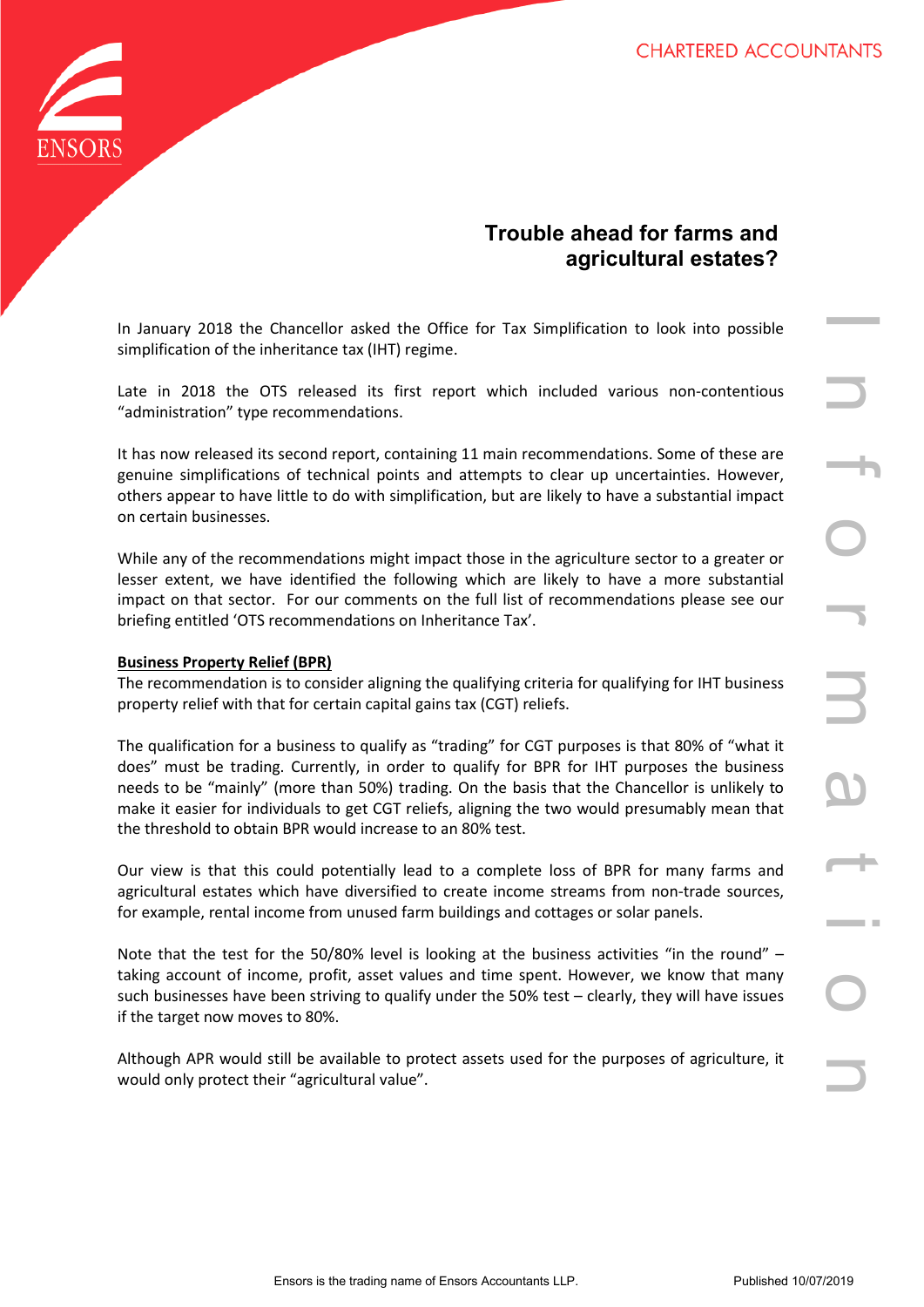The removal of BPR would mean that certain very high value assets could fall liable to IHT on death such as:

- Cottages and farm buildings that are let out;
- Land where the value (e,g due to having development potential) outstrips its agricultural value.

This could well create problems with passing the farm on to the next generation. If there was significant potential development value in the land at the date of death it may well need to be sold to fund that IHT liability.

Similarly, it could be necessary to sell off let properties to fund the IHT arising thereon. If the rental income has been a "safety net" for the farm business, that safety net could be ripped away leaving the farm that much more vulnerable.

Possibly those looking at this project were more used to advising in a corporate background, and often for companies the trade is almost all of what they do. The modern-day farm / agricultural business is a hybrid in which, while farming would certainly the majority of the business, that is supported by making use of assets (such as farm buildings not needed for the trade) to generate income streams that help hedge the farm trade in difficult years. I suspect this "mixed business" reality was not something that was considered when making this recommendation.

## **Furnished Holiday Lets (FHL)**

On a more positive note, the proposal is that all properties qualifying as furnished holiday lets would qualify for BPR.

The IHT treatment of FHLs has been the subject of much disagreement in recent years and the subject matter of a number of tribunal decisions. Some clarity is sorely needed. There is sense in aligning the treatment of IHT, income tax and CGT for these properties.

This would amount to a substantial tax break for owners of FHLs, though it is not hard to see why the Government would not want to go down this route – not least because there would be a temptation for owners of rental properties to move away from AST letting and toward FHLs as they get older and IHT becomes more of a concern.

Interestingly the OTS have put the BPR and FHL points above as a single recommendation – presumably as a bargaining point – i.e. "you will get much more tax as a result of the BPR change but you should give a break on FHLs".

#### **Reduction in 7 year Period for Potentially Exempt Transfers**

Potentially Exempt Transfers (or PETs) are gifts from one individual to another.

Under current legislation, if the donor survives the date of the gift by 7 years its value falls outside of their estate (provided they have not continued to benefit from the asset). The proposal is to reduce this period to 5 years.

Again, this would be a positive for the taxpayer as value could be passed from the estate more quickly. There would also be a simplification in that on death executors would only need to look back 5 years rather than 7 for information relating to possible gifts.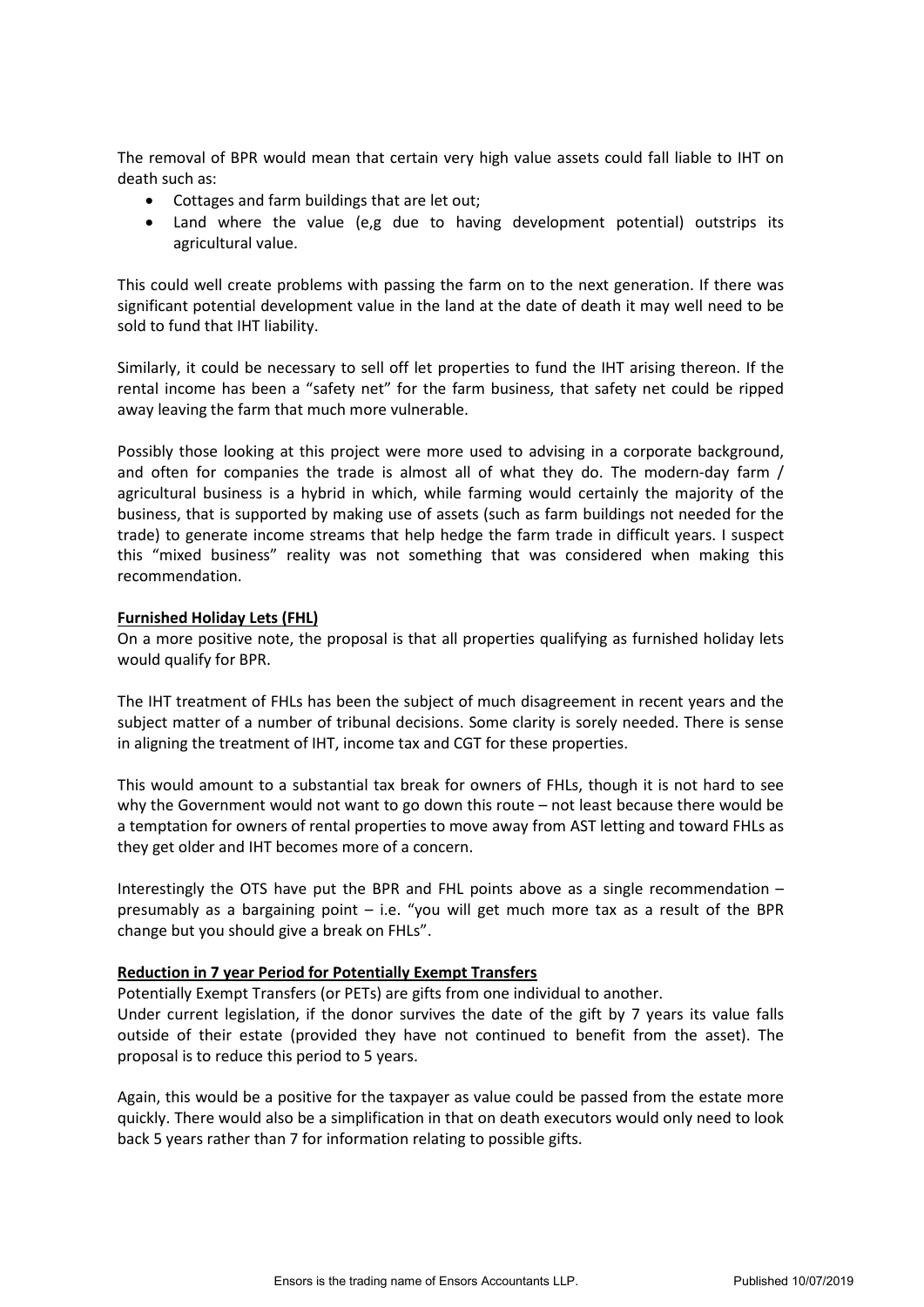While welcome we cannot see that this would make a substantial difference to IHT planning. It will be interesting to see whether the same time-frame would apply to trusts in that, currently a trust to the value of the nil rate band (£325,000) can be created by an individual every 7 years. Would the Government be willing to allow such trusts to be created every 5 years?

## **APR on Farmhouse after the Farmer Occupier has had to Leave**

The proposal is to have more certainty from HMRC as to when a farmhouse would cease to qualify as such for APR purposes if the owner is forced to leave – for example to go into care or to have medical treatment.

Greater certainty on this point would certainly be useful as the issue has proved troublesome for professionals advising in this unfortunate, but increasingly common, situation.

## **Removal of the CGT uplift on death in certain situations**

The recommendation is to consider removing the CGT uplift in relation to assets which do not suffer IHT on death as a result of the operation of an IHT relief (for example spousal relief, BPR or APR).

While there is a logic behind this proposal, it is very difficult to see the simplification – and indeed it is not an IHT point!

If enacted it would mean that, if an asset is left on death with no IHT falling due, the deceased's base cost for CGT purposes would be inherited by the next generation meaning that when they eventually dispose of the asset the full untaxed gain since acquisition by the deceased will become taxable.

In truth it has always seemed a little odd that someone could inherit an asset free from IHT and then sell immediately with no CGT falling due. Nevertheless, some clients have used this in their IHT planning. It is sometimes used in "deathbed planning" where the spouse whose death is considered imminent is passed the asset prior to death and leaves it back to the surviving spouse in the will. The surviving spouse inherits at full value (with no IHT) and can immediately sell or pass the asset on with no CGT.

While understandable, the proposal certainly does not represent a simplification. Under current legislation there is no need to consider the CGT position on death and no need to retain historic information beyond death. If the CGT uplift were to be removed in cases where an IHT relief has restricted the IHT liability there would not only be some complex legislation needed (e.g. what if there was only partial IHT relief?) as to which assets do not get the value uplift, but also records of base costs of assets might need to be passed on from generation to generation until an asset is sold.

## **Overview**

Of the 11 recommendations made, some are positive for the taxpayer and others are negative. Overall it is unsurprising that, if all were enacted, the amount of tax payable across the board would increase quite substantially.

Unfortunately, for individuals with certain agricultural businesses it seems they would not fare well if all of the recommendations were to be followed.